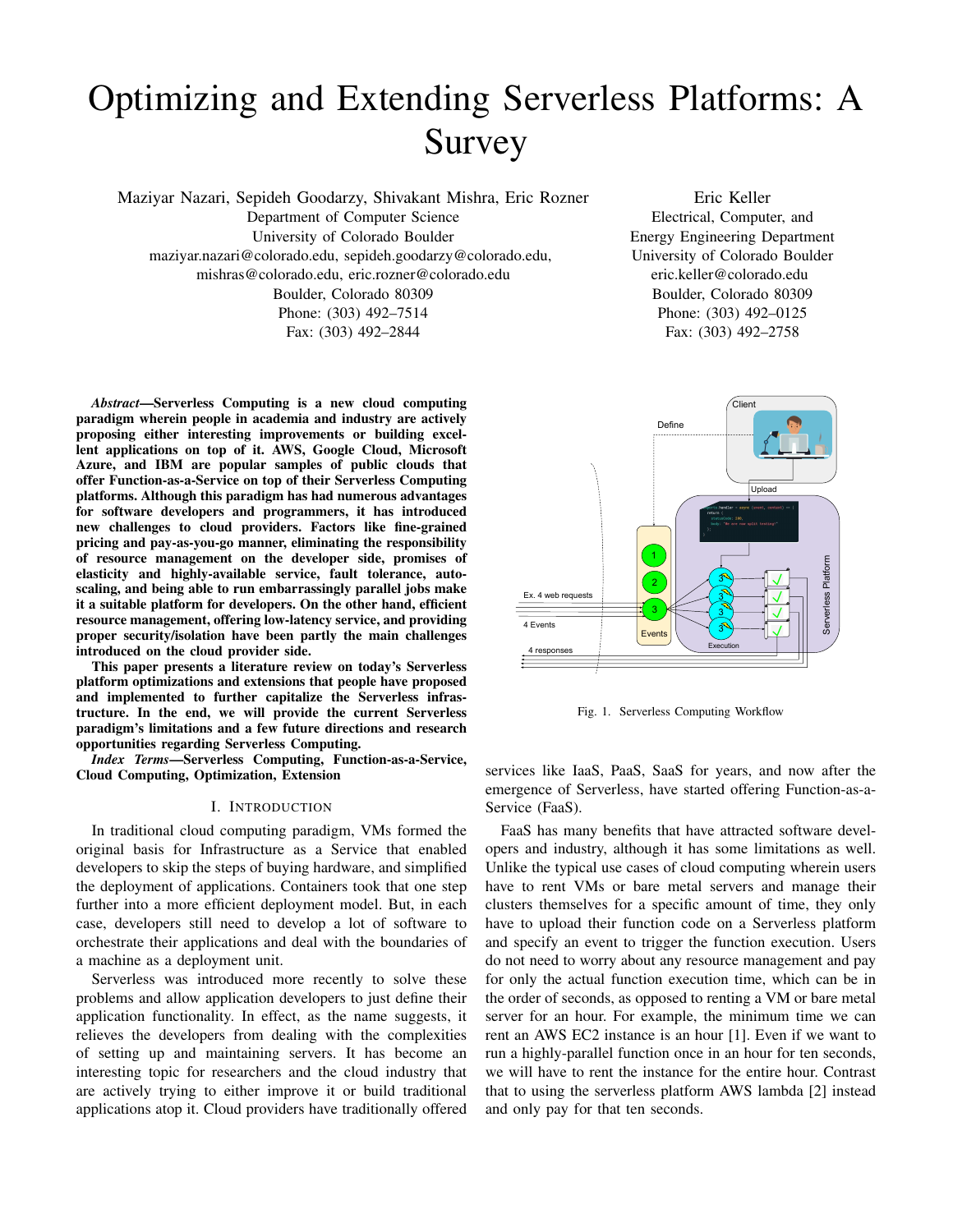There have been several exciting applications leveraging Serverless platforms, especially for running highly parallel jobs. Works like ExCamera [24] and gg [23] are exciting tools to run everyday jobs and common applications such as video encoding atop AWS Lambda. PyWren [26] and IBM-PyWren [31] ease building big data analysis applications using FaaS. Cirrus [21] showed that we could have a complete ML pipeline working atop a Serverless platform and a ton of other exciting applications. Although these papers show groundbreaking results and propose exciting new directions, there are still some major gaps between the current stateof-the-art and the potential benefits that serverless computing can enable, and indeed there is large room for exciting new research in this area.

On the other hand, cloud providers have been trying to optimize Serverless infrastructure with several different goals. These goals include reducing latency [16], [29], [35], increasing resource efficiency [22], reducing the number of Cold Start (described in section III-A) [22], [32], and customizing Serverless platform to perform well for specific use cases [18], [36].

In this paper, we present a survey discussing optimizations that have been done to address different shortages in the Serverless platform, and extensions that people have proposed to improve the Serverless cloud further. The picture depicted in Figure 2, roughly shows the focus of each of the key papers in the area of Serverless cloud environment. We conclude the paper with some future research directions that we believe will be attractive to researchers interested in this field.

## II. OVERVIEW

Serverless Computing is a recent paradigm that emerged in cloud computing that has a general workflow, as shown in Figure 1. Developers write their application code (function), upload it to the Serverless platform, and define one or more events that can trigger that function on the cloud platform. An event can be an HTTP web request, a read/write request to a database residing in the cloud, another Serverless function, and so on. Developers can also start their function execution themselves regardless of any specific event. For each instance of an event trigger, the Serverless platform creates and executes an instance of the corresponding function with proper inputs according to the event content and returns the result after the execution completes. For example, in Figure 1, a developer has defined three events that each can trigger his/her function, already uploaded to the platform. Event 3 has been triggered four times concurrently that has lead to the spawning of four instances of the function and accordingly four results.

In the current state-of-the-art Serverless platforms that provide Function-as-a-Service, Containers play an key role. They are considered the unit of execution in this approach. As we mentioned above, a developer only uploads his/her function code to the cloud platform and defines events that can trigger the execution of their function. They do not need to worry about the underlying VM, runtime environment, hardware, etc. Cloud providers typically provide the runtime environment suitable for function execution by using containers. When an event occurs on the cloud provider side, a container is created, and the function code is executed in that container with the corresponding input.

Serverless computing comes with many popular inherent features. The pricing model is pay-as-you-go, due to which the developer only pays for the resources used for the function execution, and there is no need to rent a VM or cluster to run a regular short job in the cloud. FaaS providers propose auto-scaling, as a result of which the developers do not need to do any workload monitoring or worry about resource management. The cloud provider will upscale and downscale based on demands. Developers can run thousands of function instances simultaneously; thus, they can run embarrassingly parallel jobs (although there are some limitations that we will address in the rest of this paper) atop this platform. Function instances are time-limited, and basically, they are short-lived jobs (for example, AWS lambda currently offers a 15-minute timeout). Each function instance has limited memory and CPU, and they are stateless. Usually, people use external storage services like S3 [3] to maintain state or for interfunction communication. We will go into more detail in the following sections, and at the end of this paper, the reader will have a better insight into Serverless platform designs and implementations.

As it is depicted in Figure 2, Serverless platform generally consists of a management layer that does the function placement, scheduling, orchestration, etc and several server nodes that each has multiple layers to provide the infrastructure to run function instances. Since people have been using a distributed message bus for inter-function communication or persisting program state, we also included this component in the picture. Moreover, we mentioned each project's reference number according to where the corresponding paper has contributed. For example, [32], [34], [36] have some significant contributions related to the management layer to achieve their goals. Likewise, in [18], [22], [23], [26], [31], [34], [36], we indicate contributions in both application code layer and providing appropriate runtime, libraries, etc for that. [16], [22], [29], [35] dug into lower levels and tried to address some drawbacks in the containers, networking, etc, and their optimizations will benefit the entire Serverless platform. Distributed message bus played a vital role in [16], [34] as indicated in the picture, and [35] studied the networking between function instances, thus we placed that on the dashed line between container layers.

Due to the promise of Serverless computing, there has been an increasing amount of research in the space that we discuss partly in this paper. Generally, the research has centered on three main topics:

#### • What can we do on Serverless today?

Serverless has many great benefits, but it's an architecture with a specific way to design applications for it. The first area of research revolves around understanding what applications are possible to run on current platforms. The research has shown that embarrassingly parallel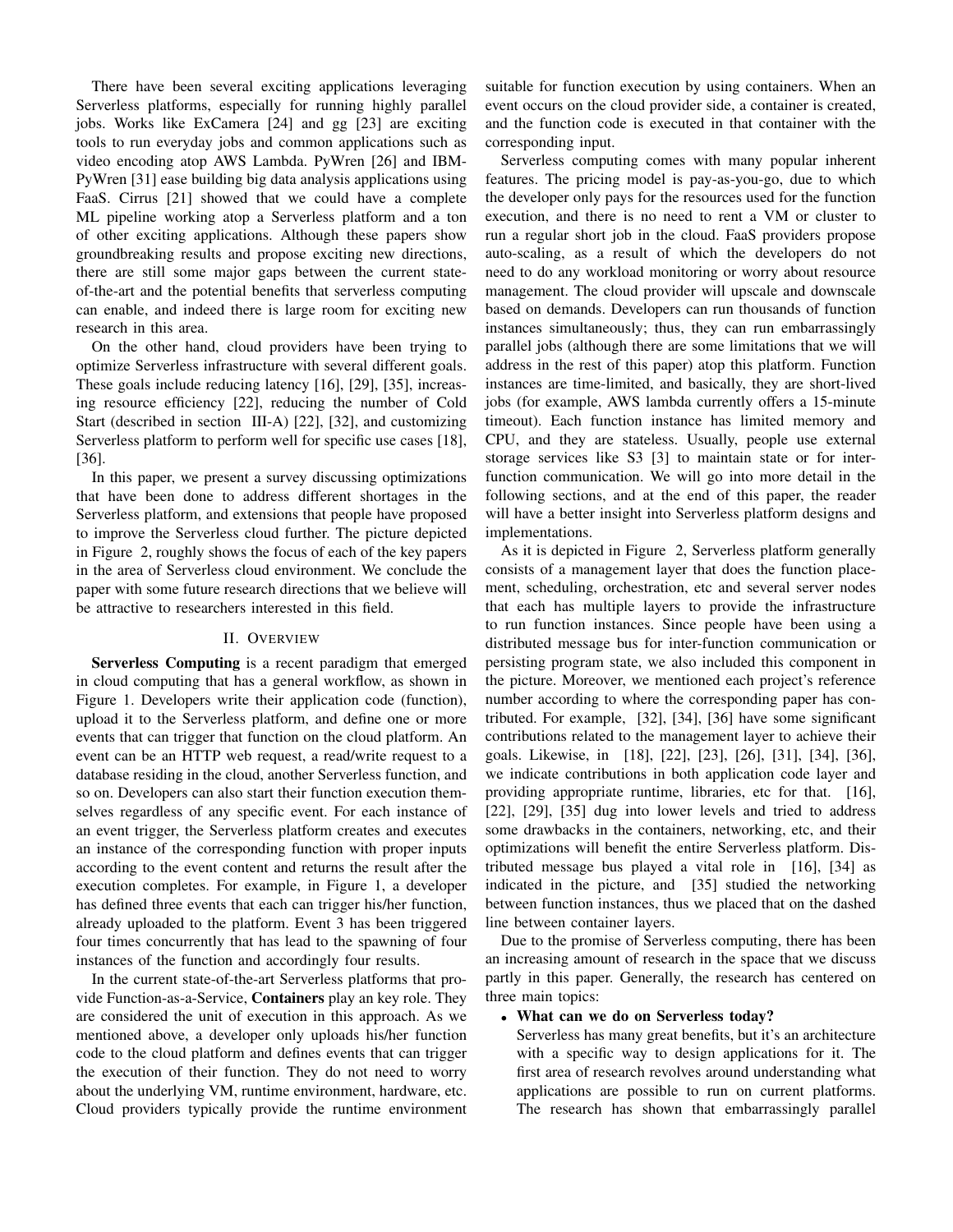

Fig. 2. Overview of the projects discussed in this survey

applications, like machine learning, are a good fit right now.

For instance, PyWren [26] and IBM-PyWren [31] proposed a new way of running distributed and big data analytics applications on top of Serverless infrastructure instead of using popular platforms like PySpark [4] and Hadoop [5]. Furthermore, to offload processing and computation to the cloud, gg [23] opened a new window on offloading everyday jobs like program compilation with 1000-way parallelism using the Serverless cloud. ExCamera [24] and Sprocket [17] offered video encoding/decoding using Serverless platform. People have also studied the use case of Serverless Computing in special areas. For example, SNF [34] has provided a Network-Function-as-a-Service infrastructure in which it has addressed major challenges in offering VNF service atop Serverless platforms.

## • How can we improve execution?

There have been lines of research on reducing the function start-up latency (including solving the Cold Start problem) and proposing more efficient inter-function communication solutions to make the Serverless platform a viable option for a diverse range of applications.

• How can we extend the applicability of Serverless? This research line proposes new programming language primitives, fault tolerance mechanisms, concurrency patterns, etc to enrich the Serverless computing platforms further and make them suitable for more general-purpose applications and easy to use.

The rest of the paper is outlined as follows: Section III summarized the projects that optimized the Serverless platforms for either cold starts and startup latency or inter-function communication. Section IV will list a few projects that tried to extend the Serverless platform to make it suitable for more general-purpose applications. In the end we propose some gaps

and future directions in Section V and we conclude the paper in Section VI.

# III. SERVERLESS PLATFORM OPTIMIZATIONS

In this section we focus on the optimizations that have been done so far to improve Serverless infrastructure categorized in 2 topics:

## *A. Cold Start & Startup Time Optimizations*

A famous problem in the Serverless FaaS that people are actively trying to optimize for is the containers' cold start. As mentioned earlier, typically, each function instance runs in a container in the FaaS platform. Cold start refers to when a container boots up (downloads the code and required libraries, initializes its runtime, and bootstraps) from scratch for the first time. When the container has already done these steps, it is ready to run and execute the function code and return the result. In the latter case, we call the container warm. There is a trade-off between wasted memory and the number of cold starts. Thus, if the cloud providers keep the containers hosting function instances always warm, they would have colossal memory wastage since each container's code, libraries, runtime, etc should permanently reside in memory. On the other hand, if they throw the container and its related content out of the memory immediately after the function execution, we would encounter cold start latency at each function invocation. Consequently, there is a sweet spot on which we can have reasonable cold start numbers and resource waste on balance.

In a more general context, researchers have been trying to reduce the start up time of the function instance to make the Serverless platform more reactive and resource efficient. We summarize some of the related works below.

To begin with, firstly, we explain a few works wherein reducing the number of cold starts and start up time have been one of their major goals categorized by their methodologies.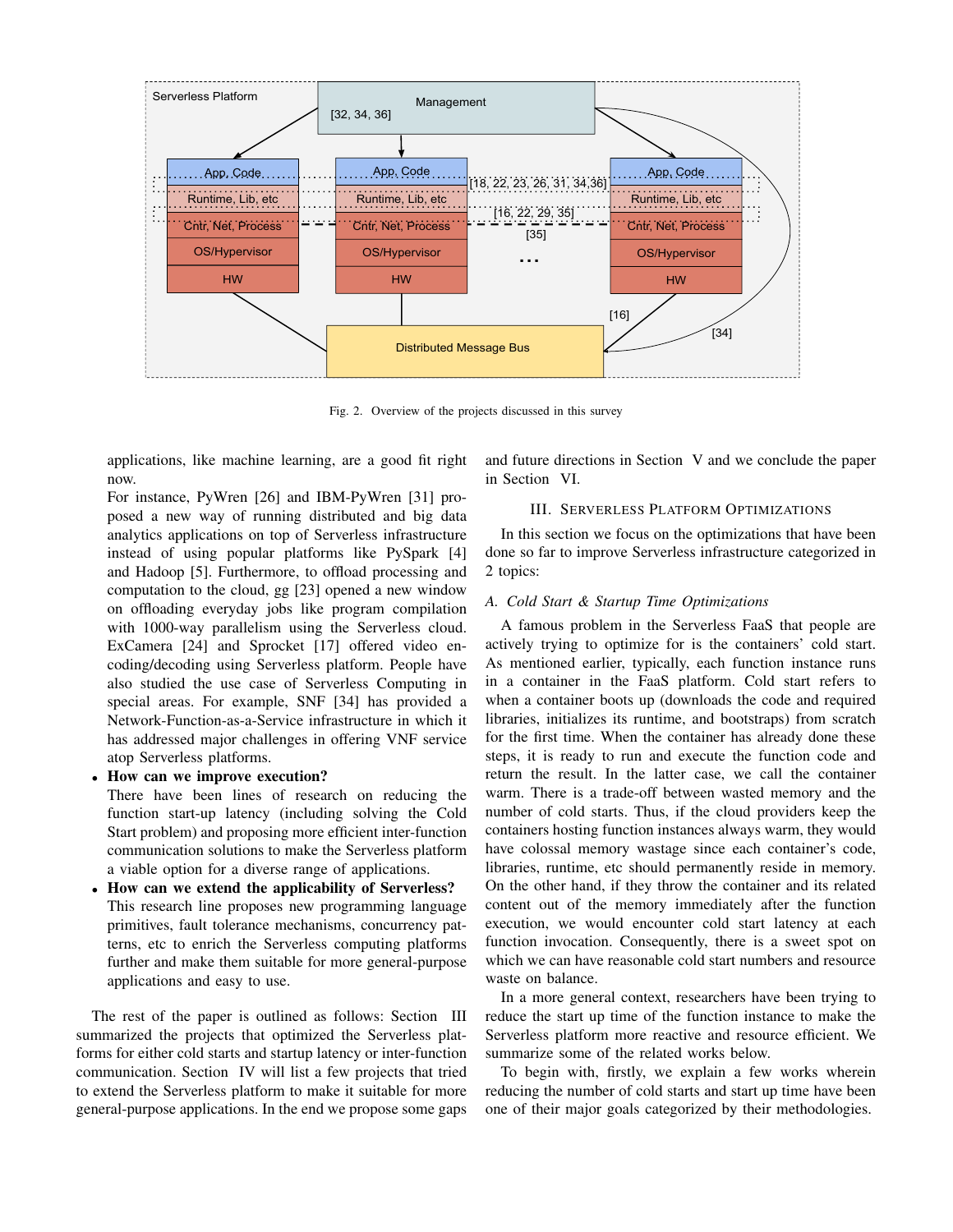*1) Smart Algorithms:* [32] is a joint work of Microsoft Research and Microsoft Azure, in which they analyzed Azure Functions [6] workload statistically in detail, and they presented their solution implemented on their Serverless platform, taking the analysis into account. Accordingly, they monitored the Azure Functions workload for two weeks [7] and analyzed that to know how functions are accessed, what resources they use, and how long they run. They provide a great deal of workload characterization in their paper, although in this survey, we focus on the Serverless platform optimization part of their project. They found out that the Serverless workload types are so variant (constant, bursty, Poisson distribution, etc) and that there is no one-size-fits-all solution to determine the memory residency interval for the functions or predict the function start times.

They claimed current Serverless platforms incorporate the fixed keep-alive policy (keep alive: the time during which the container is kept warm between 2 invocations). They added, AWS Lambda keep-alive interval is around 10 minutes (obtained by reverse engineering), and Azure Functions is around 20 minutes. However, it does not perform well on a very simplistic case in which the function is called, for instance, every 11 minutes on AWS Lambda, and the function faces a cold start every time.

They proposed and implemented the Hybrid Histogram Policy for predicting the container's keep-alive time to have a sort of dynamic policy adapting to each container workload. They used a combination of Histogram-based approach, ARIMA [20] time series forecast when there are too many out of bounds, and being conservative (specifying maximum keep alive time) in their model instead of just using a fixed keep-alive policy. After they observed good results applying their solution to the workload, they implemented their system on OpenWhisk [8], and showed that it only has less than 1ms added latency to the critical path while reducing memory wastage, container cold starts, and function execution time.

*2) Relaxing Function Isolation:* Looking deeper into the cold start problem, many researchers have figured that current isolation between the Serverless function instances is not necessary. Each container has its own runtime, libraries, etc, built on top of lower layers that provide Namespace isolation and Control Groups concept, making the typical container a heavyweight and slow option for Serverless functions. Starting a Serverless function instance in a separate isolated container may cause inefficiencies in terms of resource and latency in special cases that several projects have addressed. For example, function instances of a single application coming from a tenant may trust each other and share some prerequisites; thus, they can be run in a less isolated environment than containers which are more lightweight, quicker, and more efficient.

More Appropriate Containers - SOCK's [29] main focus is to reduce the startup time of the cloud function instances. For example, they claimed, considering running a Python function that uses "scipy" library as a Serverless function, it is expected to encounter a couple of seconds for runtime and library initialization before the actual execution, which can be by orders of magnitude more than the execution time of the function itself.

They proposed a new serverless-optimized container as a part of the greater project called OpenLambda [9]. Three significant contributions that they have made in this project include: Changing the predefined Linux isolation mechanisms (namespaces) for containers to more lightweight approaches like bind mount, "namespaces + chroot," instead of using flexible, expensive union file system used in Docker [10]. Applying the idea of Zygote process in Android OS on the Serverless platforms, they could put common libraries in the Zygote process. Thus, by forking new instances from the Zygote process and adding libraries if needed, they can reduce the function startup time and leverage kernel features like copy-on-write mechanisms, and reduce the containers' overhead. Finally, they implemented a 3-tier caching mechanism to reuse initialized runtime within a lambda, reuse initialized Zygotes between lambdas, and reuse installed packages between lambdas using handler cache, import cache, and install cache, respectively.

They evaluated their system for the first contribution using initiating no-op handlers with different parallelism levels using SOCK against Docker containers. As for the second contribution, they created and destroyed handlers' runtime as quickly as possible and measured the operations per second against Docker. Furthermore, to evaluate the last contribution, they sent two random requests per second to an OpenLambda [9] worker machine hosting 100 distinct lambdas, all importing django [11] library, and measured the end-to-end latency. They could achieve 18x better performance using SOCK instead of Docker containers as a result of their first contribution, 3x startup latency improvement using the idea of Zygote processes and forking new instances from that, and 3 - 16x speed up using a 3-tier caching mechanism to reuse the runtime and libraries that are already deployed.

Application-level Sandboxing - SAND [16] starts with explaining an image processing pipeline running on the Serverless platform consisting of 5 functions as their motivating example. By running this pipeline on multiple Serverless platforms (AWS Lambda, IBM Cloud Functions, and Apache OpenWhisk), they noticed that this application's total execution time is around twice as much of the actual computation time. They mentioned some of the best practices in the existing Serverless platforms. As described earlier, if the FaaS provider starts a new container for every function trigger, it will encounter so many cold starts. On the other hand, if they keep the containers warm to handle the new incoming requests, it has too much resource inefficiency. Since they have a fixed timeout, they still suffer from a non-optimal number of cold starts which will add delays.

Their first key idea is proposing different levels of isolation for applications and functions. They isolate applications in containers, and they run application functions in the same container as processes. Whenever a new event happens, they fork from the corresponding process in the application container. This way, they can leverage OS features like copy-onwrite and resource de-allocation when the function execution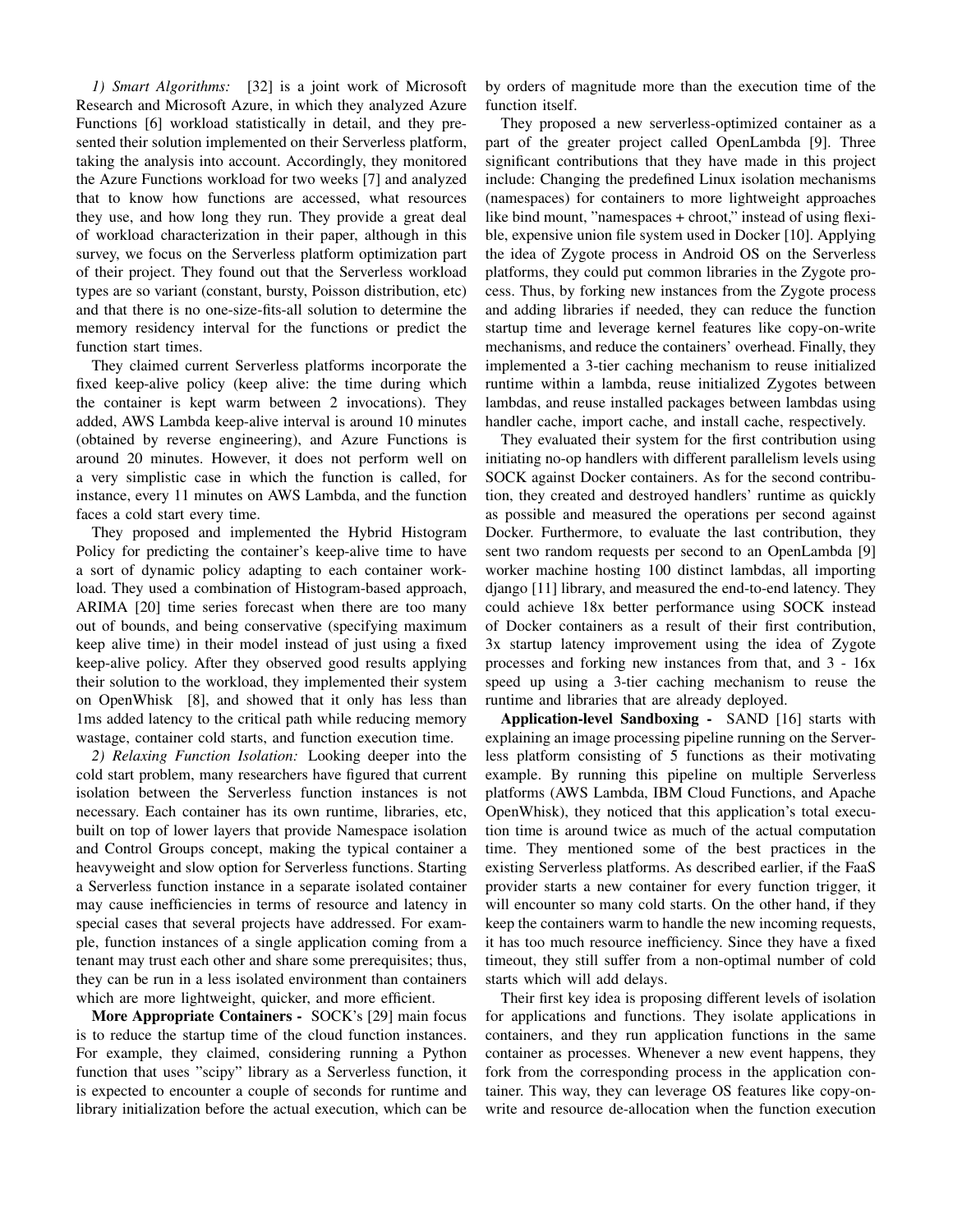

Fig. 3. Function Execution Stack. This graph is especially for concurrent functions of an application that can share data according to [22]

is finished. Consequently, by forking, their system reduces overhead compared to creating a container for each function instance. We discuss their second key idea in the next section to improve inter-function communication.

Their application-level sandboxing mechanism provided faster startup, automatic de-allocation, and low-execution footprint of Serverless applications.

Share the Shareables - In Photons [22], they started by describing a motivating example that leads to their work. Let's say we are running a Tensorflow for image classification on top of the Serverless platform. Currently, each instance of the function will have a separate execution stack, including the container, runtime, libraries, and shared data, which is the ImageNet model [12] and the local request data. They argued that this level of isolation between the functions (function execution stack) of the same application is not necessary. They added that 70-90 percent of these functions' memory footprint is shareable (The first four layers in Figure 3), and only the rest of it is private and specific to the function instance.

They used language level isolation to isolate different invocations of the same application, and they ran the function instances on the same JVM runtime. As for the shareable data, they included a shared object store accessible by the function instances that has GET/SET API and locking mechanism so that functions can use for intermediate communication. Since language level isolation is not as strong as VM/container isolation, they only co-locate the same function instances on the same runtime with shareable data.

Using Photons, they reduced the memory consumption of running 100 concurrent functions up to 5x. Their project works best if the number of concurrent functions increases in the Serverless platform. According to the analysis that people have done on Microsoft Azure Functions [32], 99 percent of the invocations are coming from less than 10 percent of the functions, which means Serverless functions typically run concurrently. Benchmarking their system using Microsoft Azure workload, they saved 30 percent memory space using Photons, and they claimed if they used this memory space to keep more containers warm, they could reduce the number of cold starts by 52%.

Network Startup Optimization- Another issue regarding

the existing Serverless platforms is the communication between cloud functions. People used to use S3 for intermediate communication, which is slow for a short-lived job. Elasti-Cache [13] and Pocket [27] are faster, but sometimes they are expensive, and since they are all storage-based mechanisms, they are not a viable option for bursty parallel short-lived jobs.

In Particle [35], they dug into overlay networks to make them suitable for bursty Serverless functions. According to the paper, overlay network startup time is responsible for a huge portion of the entire container startup latency. They proposed Particle, that interconnects related Serverless functions with low overhead in overlay network startup.

To give the reader an overview of overlay networks and how they are created, there are six steps to have a fully functional overlay network: 1- Setup network namespace 2- Setup new host devices (create guest and local Virtual Ethernet Devices) 3- Move the guest VETH into the container 4- Move local VETH into VTEP namespace (controller ns residing on the host) 5- Attach local to VXLAN VNI bridge and 6- Attach IP and MAC to guest VETH. Using eBPF, they profiled each step's latency, and they came up with the result that 92% of the total network startup time is for steps 3 and 4, wherein moving to namespaces happens. Mainly this overhead is because of calling a kernel function named dev change net namespace, which is called in both startup and cleanup. This function holds a lock during this move. Thus, each container's overlay network creation makes the kernel go through locking twice (in both steps 3 and 4). They argued that this level of isolation is unnecessary for hundreds of serverless threads for the same tenant or user job (like a program compilation using gg [23]).

In Particle, they do steps 1 to 4 only once at the beginning of starting a Serverless job and do steps 5 and 6 for every new instance of that user job based on their assumption that these instances do not need to be isolated strongly. Thus, they put all the instances in the same network namespace and skip creation and moving of network namespaces and devices steps by using Particle. Their system has a limitation that if we change a network rule, it will affect all the containers created for that specific user job.

They can reduce the network startup time by up to 5x compared to Weave, Docker Swarm, and Linux Overlay. They also ran Sprocket [17], a Serverless video processing pipeline, and they showed that by using Particle, they reduced the startup time to 18% of the total runtime while 71% of the total runtime is for the actual processing. This number for Docker Linux Overlay is 62% and 35% for startup and processing, respectively.

## *B. Inter-function Communication*

One of the exciting research topics in Serverless computing is to improve the communication between the function instances. Since the Serverless instances are not networkaddressable (although they can initiate connections with external services), people should use storage services or distributed message bus for function interaction, but they are not suitable, especially for bursty Serverless workload. For example, on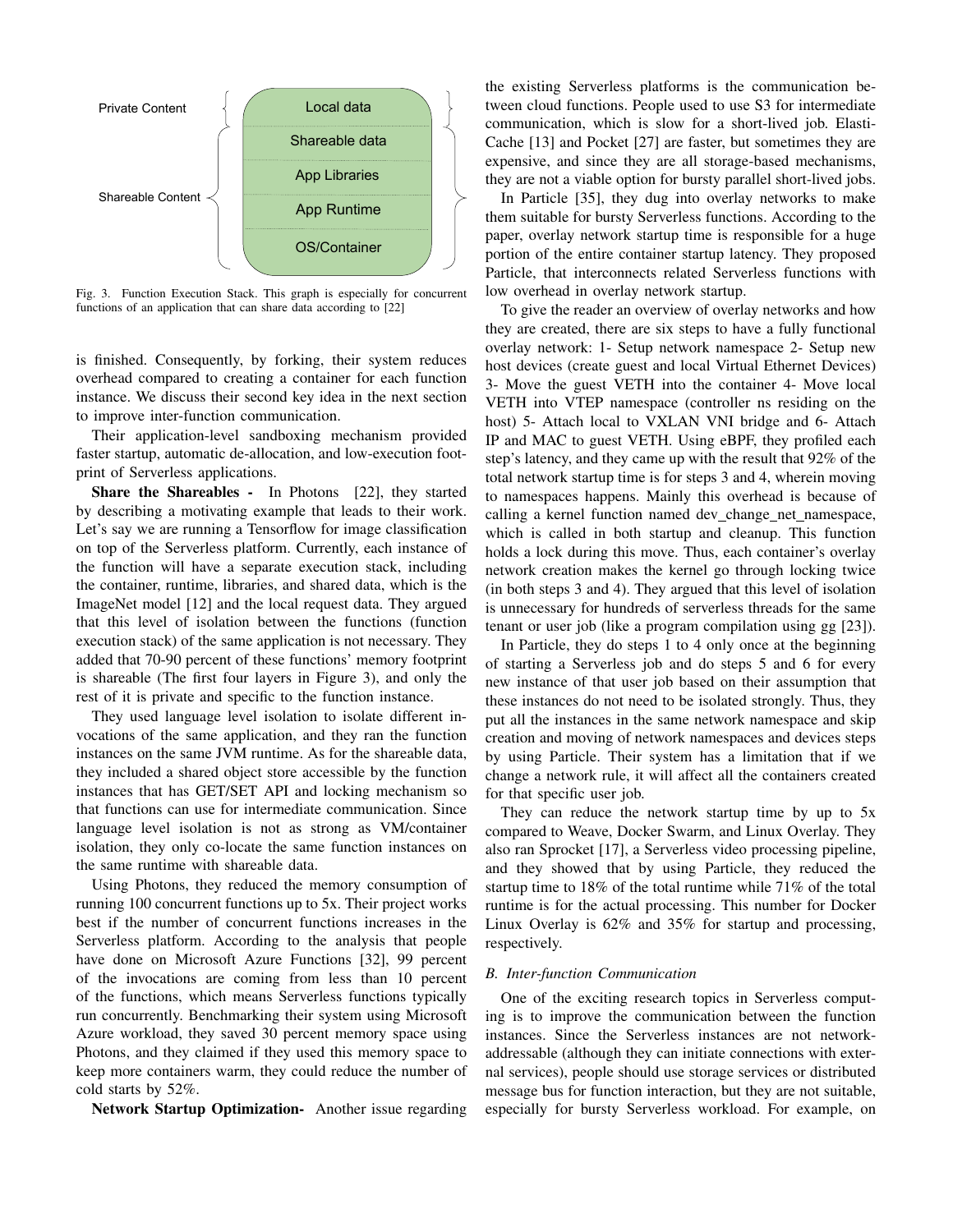AWS, using S3 adds much overhead to the function execution time. Using in-memory k/v stores and cache may help have less latency, but it is more expensive than external storage services or less efficient than direct network communication. In this section, we discuss a few projects related to this objective, and we will discuss some further works in the next section since the authors provided communication primitives included in their proposed extensions for Serverless platforms.

In SAND [16] that we discussed in the previous section, besides their first key idea of having application-level sandboxing and leveraging application functions co-location, they proposed a second contribution to optimize the interfunction communication. Since function instances are not able to usually talk to each other through a network, if functions of the same application want to interact, they have to do it via the distributed message bus (or distributed storage like S3 in AWS) even if they reside on the same host which adds extra latency to the application total runtime.

Their second key idea is implementing a hierarchical message bus to address high communication overhead between function instances. They implemented a local message bus on each host, so the functions interacting on the same host do not go all the way through the globally distributed message bus to interact with each other. Along with their applicationlevel sandboxing mechanism, this hierarchical message bus offers a notable improvement in execution time and startup time since now the co-located functions can interact via local message bus. They also implemented a coordination mechanism between the global message bus and the local message bus to keep them synchronized firstly and secondly, the global message bust acts as a back up for the local ones, which provides fault tolerance.

They showed their local message bus is also 3-5X faster than the global one. Function interaction is 8.3x faster than Apache OpenWisk and 6.3x faster than AWS Greengrass.

In Photons [22], we also mentioned that function instances co-located on the same Java Virtual Machine could share states with each other via shared object store by the API they provided to write photon-friendly functions, and in this way, they have less communication overhead than using distributed storage service like S3.

## IV. SERVERLESS PLATFORM EXTENSION

Now that we covered a few novel, exciting works in the area related to Serverless infrastructure and runtime optimizations, we will continue to describe some other interesting works that extended the Serverless platform by adding new primitives and features.

As we mentioned earlier, in the introduction and overview sections, people have built applications atop the Serverless platforms and for specific purposes like ExCamera [24] and Sprocket [17] (Video Processing), PyWren [26] and Locus [30] (Data Analytics), gg [23] (Parallel Compilation), Cirrus [21] (Machine Learning), and NumPyWren [33] (Numerical Analysis).

Kappa [36] has focused on providing a framework for more general-purpose applications using Serverless infrastructure and make it more than just for event handling generally. Here are the problems that they focused on in their general-purpose framework:

- Lambda functions are short-lived jobs; however, the computation can be long-running in general.
- existing FaaS offerings lack concurrency primitives and patterns like fork-join and message passing.

To address the first challenge, Kappa, provides a checkpointing mechanism at the language level based on continuation, which helps to resume the lambda functions from where it timed out. As for the second challenge, they provided a concurrency API in which they provided concurrency primitives familiar to developers like "future" and "message passing" to handle synchronization between lambda functions. They have implemented fault tolerance mechanisms to ensure they do not have non-determinism and side effects while checkpointing. Kappa needs no modification to the Serverless platforms and can be running on current platforms.

Kappa consists of 3 main components, Compiler, Coordinator, and Library. The compiler is responsible for program transformation and generates code for checkpointing. The coordinator is responsible for launching and resuming Kappa tasks and has the underlying features for implementing the concurrency primitives, and Kappa tasks use Library for checkpointing and synchronization. In the beginning, the application code will be transformed by the compiler to a Kappa-friendly code (which includes the code for checkpointing), and then it will be enpackaged with the Kappa library at runtime and passed to the coordinator. The coordinator will launch the Kappa tasks that are logically considered long-lived threads. Each Kappa task will communicate with the coordinator through RPC for checkpointing and synchronization purposes. They also used AWS S3 to save and retrieve the checkpoint contents and continuation functions. Kappa has other features like coordinator state persistence, checkpoint replication, and call external services like storage services.

As for the evaluation, they provided Kappa's overhead and ran several applications to show the generality of the framework. Checkpointing overhead is not too much (less than 100ms upto 1000KB of checkpoint size) even if we use S3. They showed that their checkpointing mechanism is also scalable by testing it over up to 1000 concurrent lambdas doing checkpointing every 100ms with the size of 0.5 KB. They ran TPC-DS [14], word count in Map-Reduce style, Parallel grep, which counts the occurrences of a string in a single file split into chunks, and streaming application to calculate the average number of hashtags per tweet in a stream of tweets, and a web crawler based on UbiCrawler [19] which downloads web pages starting from seed domains [15].

Crucial [18] also addressed two challenges in current Serverless platforms: 1- The problem of shipping data to code and high bandwidth usage for the fine-grained data access (moving data back and forth) 2- It is hard to synchronize concurrent cloud functions since it lacks concurrency prim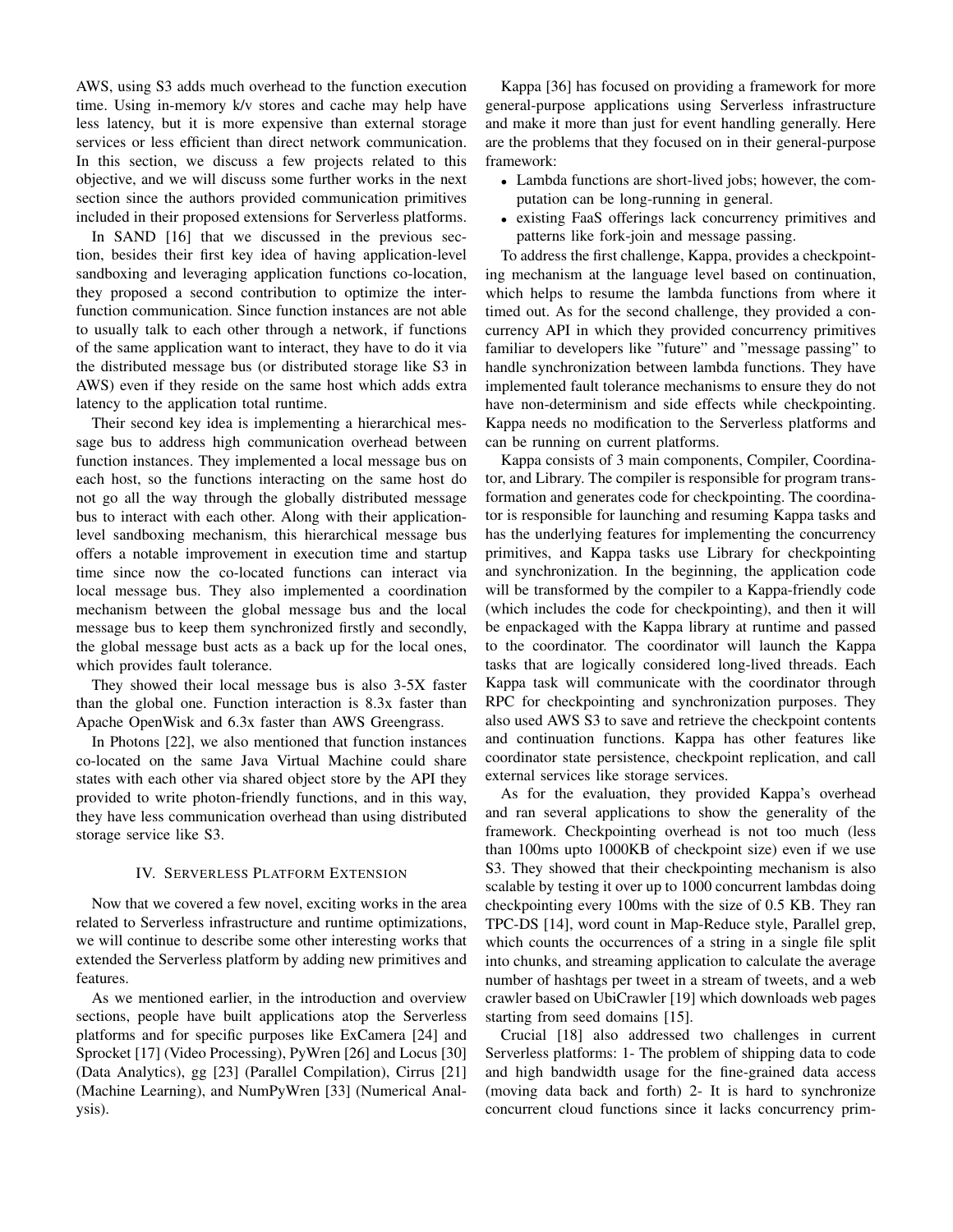itives. They proposed having a mutable shared state across cloud functions and synchronization primitives so that people can quickly run cloud functions using their system.

They provided a library in Java with the abstraction of Cloud Threads, and with that, programmers can run their Java thread as a Serverless cloud function. They have implemented a Distributed Shared Object built atop infinispan [28], which plays a role as an in-memory data store to share mutable states across cloud functions. Since they are using object methods and can handle some operations at the storage level, they mitigated high bandwidth usage for shipping data to code for fine-grained accesses. Furthermore, they have provided synchronization primitives like CyclicBarriers and Semaphores to handle concurrency issues in their code. According to their evaluation, they handle fine-grained access, provide low latency (as they are using in-memory space), propose concurrency primitives, support operations on data, have a simplified programming model, and provide fault tolerance using object replication.

They claimed that less than 3% changes needed to native Java thread's code to make it suitable for Serverless platform using Crucial. They showed, Crucial atop Serverless will outperform the Spark cluster running Logistic Regression, and Crucial has a negligible overhead compared to native Java threads atop their Distributed Shared Object store running locally in the cloud.

## V. DISCUSSION & FUTURE DIRECTIONS

There is a number of interesting research directions that we can take the work. Here we discuss two of them:

Disaggregated Serverless Platform - According to [25] Serverless platforms without any of the co-location/placement mechanisms mentioned in this paper deploys Serverless function instances on the nodes non-deterministically, which leads to inefficiency. As mentioned in works like Photons [22], and SAND [16], we can leverage function co-location to share common resources across the functions of an application and also add a more efficient communication channel locally so that an application's functions do not have to communicate through a globally distributed message bus. We are sharing runtime, libraries, etc across concurrent function instances of an application which leads to better resource utilization and reducing cold starts because we have the shareable portion of the function in the target node locally. Now that this function placement and co-location has shown its benefits in the area of Serverless computing, we can take this one step further.

Since all function instances that are potential candidates for co-location might not fit into a node as our unit of underlying hardware resources is the actual server node, we can leverage disaggregated computing to extend hardware resources beyond a single server. Combining these two directions can create some trade-offs. For example, suppose we implement a memory disaggregation mechanism in order to provide the functions with more memory using remote node's memory to share the shareable portions. In that case, we will certainly add overhead to the function execution since we make functions

do paging remotely in part. However, on the other hand, we have to initialize all those shareable portions (cold start) if we want to start a function from scratch on some other node. This trade-off can be analyzed in detail and lead to efficient scheduling decisions in the management layer of the disaggregated Serverless platform.

Serverless & Specialized Hardware - Function instances are currently time-limited, and they are inherently short-lived jobs. As authors said in Kappa [36], they are not suitable for long-running jobs, and there may be some faults happening in this situation unless we use mechanisms like checkpointing in Kappa framework, which needs minor code modifications. Besides, in [25], the authors argued that current Serverless platforms do not support specialized hardware.

To persist intermediate state/data for a single function or across functions, developers are using the distributed storage layer like S3 or in-memory cache like Redis (which is a bit more expensive) as they do in Kappa checkpointing.

One interesting idea could be leveraging NVM as the persistence layer and provide fault tolerance and fast resumption/reexecution of serverless functions locally on the node (no need to reach S3) to run long-running jobs and provide Serverless platform's users with specialized hardware support. It should be noted that usually, local NVM is cheaper than memory, while it typically comes with more space for persisting data. Besides, local NVM is faster than remote storage for finegrained accesses in long-running jobs.

#### VI. CONCLUSION

In this paper, we explained the promise of Serverless computing. We presented a literature review on the optimizations that people applied to state-of-the-art to address and improve the existing drawbacks of Serverless infrastructure. We also summarized the extensions that people have added to build either a Serverless platform, especially for a purpose, or make the Serverless platform suitable for general purpose applications. In the end, we summarized a few limitations and proposed several future directions to make this promising Serverless Computing idea even more promising.

#### ACKNOWLEDGMENT

This research was supported in part by VMware and the NSF as part of SDI-CSCS award number 1700527, and by the NSF as part of CAREER award number 1652698.

#### **REFERENCES**

- [1] https://aws.amazon.com/ec2/pricing.
- [2] https://aws.amazon.com/lambda.
- [3] https://aws.amazon.com/s3/.
- [4] https://spark.apache.org/docs/latest/api/python/getting\_started/index.
- html. [5] https://hadoop.apache.org/.
- [6] https://azure.microsoft.com/en-us/services/functions/.
- [7] https://github.com/Azure/AzurePublicDataset.
- [8] https://openwhisk.apache.org/.
- [9] https://github.com/open-lambda/open-lambda.
- [10] https://www.docker.com/.
- [11] https://www.djangoproject.com/.
- [12] http://www.image-net.org/.